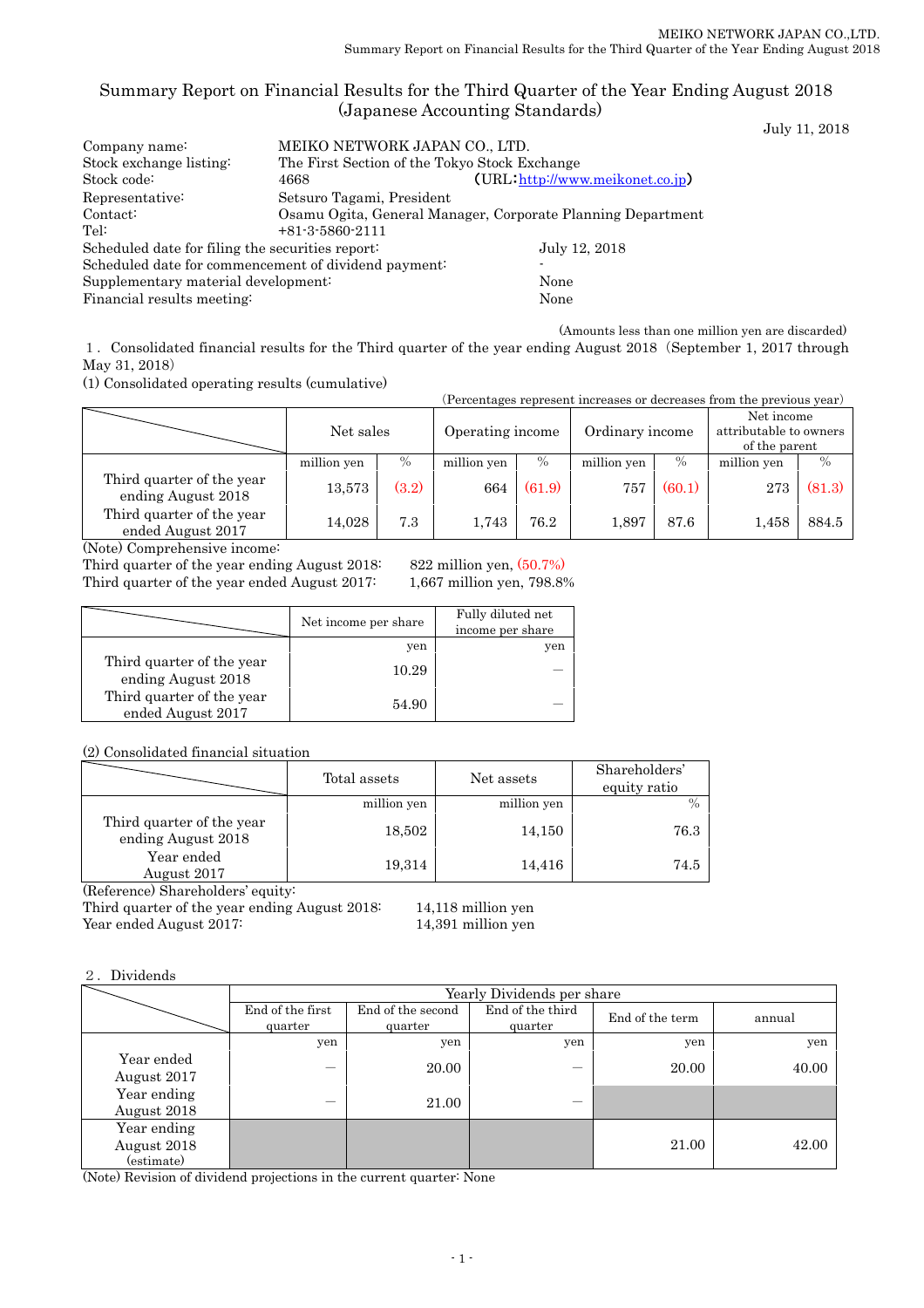3.Forecast of consolidated financial results for fiscal year ending August 2018 (September 1, 2017 through August 31, 2018)

|           | (Percentages represent increases or decreases from the previous year for the full-year figures.) |       |                  |               |                 |        |                                                       |        |                         |
|-----------|--------------------------------------------------------------------------------------------------|-------|------------------|---------------|-----------------|--------|-------------------------------------------------------|--------|-------------------------|
|           | Net sales                                                                                        |       | Operating income |               | Ordinary income |        | Net income<br>attributable to<br>owners of the parent |        | Net income<br>per share |
|           | million yen                                                                                      | $\%$  | million yen      | $\frac{0}{0}$ | million yen     | $\%$   | million yen                                           | $\%$   | yen                     |
| Full-year | 19.120                                                                                           | (1.4) | 1,280            | (51.1)        | $1.390\,$       | (50.5) | 730 l                                                 | (64.3) | 27.49                   |

(Note) Revision of consolidated earnings projections' numerical values in the current quarter: Exist

4.Others

(1) Changes of important subsidiaries during the period (changes of specific subsidiaries in accordance with changes in the scope of consolidation): None

(2) Application of particular accounts procedures to the preparation of quarterly consolidated financial statements: None

(3) Changes in accounting policies and changes or restatement of accounting estimates

|                     | (i) Changes in accounting policies caused by revision of accounting standards: | None |
|---------------------|--------------------------------------------------------------------------------|------|
|                     | $(i)$ Changes in accounting policies other than $(i)$ :                        | None |
|                     | (iii) Changes in accounting estimates:                                         | None |
| $(iv)$ Restatement: |                                                                                | None |

(4) Number of outstanding issues (common stock)

| (i) Number of outstanding shares at the end of the period (including treasury stock) |                    |  |  |  |
|--------------------------------------------------------------------------------------|--------------------|--|--|--|
| Third quarter of the year ending August 2018.                                        | 27,803,600 shares  |  |  |  |
| Year ended August 2017:                                                              | 27,803,600 shares  |  |  |  |
| (ii) Number of shares of treasury stock at the end of the period:                    |                    |  |  |  |
| Third quarter of the year ending August 2018:                                        | $1,246,573$ shares |  |  |  |
| Year ended August 2017:                                                              | $1,246,573$ shares |  |  |  |
| (iii) Average number of shares during the period (accumulated consolidated quarter)  |                    |  |  |  |
| Third quarter of the year ending August 2018.                                        | 26,557,027 shares  |  |  |  |
| Third quarter of the year ended August 2017:                                         | 26,557,082 shares  |  |  |  |
|                                                                                      |                    |  |  |  |

### ※ This financial summary falls outside the scope of quarterly review procedures.

※ Explanation of the appropriate use of the forecasts of financial results, and other noteworthy matters

Forward-looking statements in the document, such as earnings forecasts, are based on current information in the possession of the company and certain assumptions the company thinks reasonable. Actual results may differ remarkably from the statements due to a variety of different factors.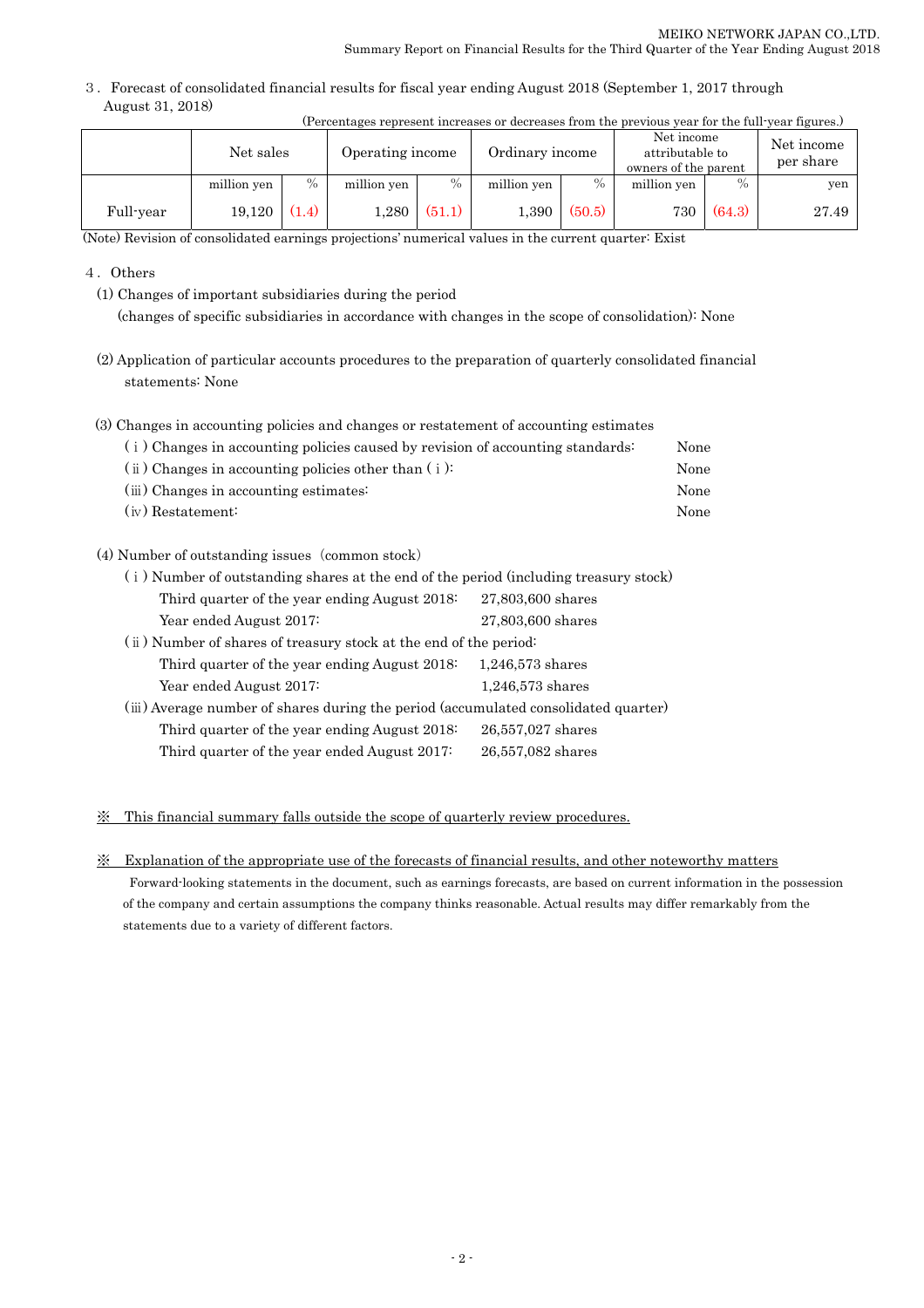| Term                                                                               |               |                      | Third quarter of the year<br>ending August 2017 | Third quarter of the year<br>ending August 2018 |                                     |
|------------------------------------------------------------------------------------|---------------|----------------------|-------------------------------------------------|-------------------------------------------------|-------------------------------------|
|                                                                                    |               |                      | From September 1, 2016<br>to May 31, 2017       | From September 1, 2017<br>to May 31, 2018       |                                     |
| <b>Fiscal Period</b>                                                               |               | Operating<br>results | Same period<br>the previous<br>year             | Operating<br>results                            | Same period<br>the previous<br>year |
| Number of Meiko Gijuku directly operated schools                                   |               | 233                  | $+3$                                            | 234                                             | $+1$                                |
| Number of Meiko Gijuku directly operated schools<br>(MAXIS)                        |               | 95                   | $+2$                                            | 93                                              | (2)                                 |
| Number of Meiko Gijuku franchised schools                                          |               | 1,747                | (32)                                            | 1,705                                           | (42)                                |
| Total number of Meiko Gijuku schools                                               |               | 2,075                | (27)                                            | 2,032                                           | (43)                                |
| Number of registered students<br>of Meiko Gijuku directly operated schools         |               | 14,836               | (573)                                           | 13,936                                          | (900)                               |
| Number of registered students<br>of Meiko Gijuku directly operated schools (MAXIS) |               | 5,851                | (252)                                           | 5,618                                           | (233)                               |
| Number of registered students<br>of Meiko Gijuku franchised schools                |               | 88,838               | (3,168)                                         | 83,091                                          | (5,747)                             |
| Total number of registered students<br>of Meiko Gijuku schools                     |               | 109,525              | (3,993)                                         | 102,645                                         | (6,880)                             |
| Sales from Meiko Gijuku directly operated schools                                  | (million yen) | 6,846                | (245)                                           | 6,446                                           | (400)                               |
| Sales from Meiko Gijuku franchised schools $\frac{1}{2}$ 1                         | (million yen) | 4,062                | $+28$                                           | 3,829                                           | (232)                               |
| Sales from Supplemental education                                                  | (million yen) | 418                  | (56)                                            | 313                                             | (104)                               |
| Sales from others                                                                  | (million yen) | 2,702                | $+1,228$                                        | 2,984                                           | $+282$                              |
| <b>Total Sales</b>                                                                 | (million yen) | 14,028               | $+955$                                          | 13,573                                          | (455)                               |
| Sales from Meiko Gijuku directly operated schools                                  | (million yen) | 6,846                | (245)                                           | 6,446                                           | (400)                               |
| System-wide sales from Meiko Gijuku<br>franchised schools                          | (million yen) | 24,492               | (1,429)                                         | 23,245                                          | (1,247)                             |
| Total system-wide sales from Meiko Gijuku schools ※2                               | (million yen) | 31,338               | (1,674)                                         | 29,691                                          | (1,647)                             |

(Reference) Trend of numbers of Meiko Gijuku schools and registered students and system-wide sales

※ 1 Sales from Meiko Gijuku franchised schools represent royalty revenues and sales of products.

 2 Total system-wide sales from Meiko Gijuku schools represent the sum of total sales of Meiko Gijuku directly operated schools, including tuition, materials fees, and examination fees, and the total sales of Meiko Gijuku franchised schools, including tuition. Materials fees, and examination fees of franchised schools are excluded.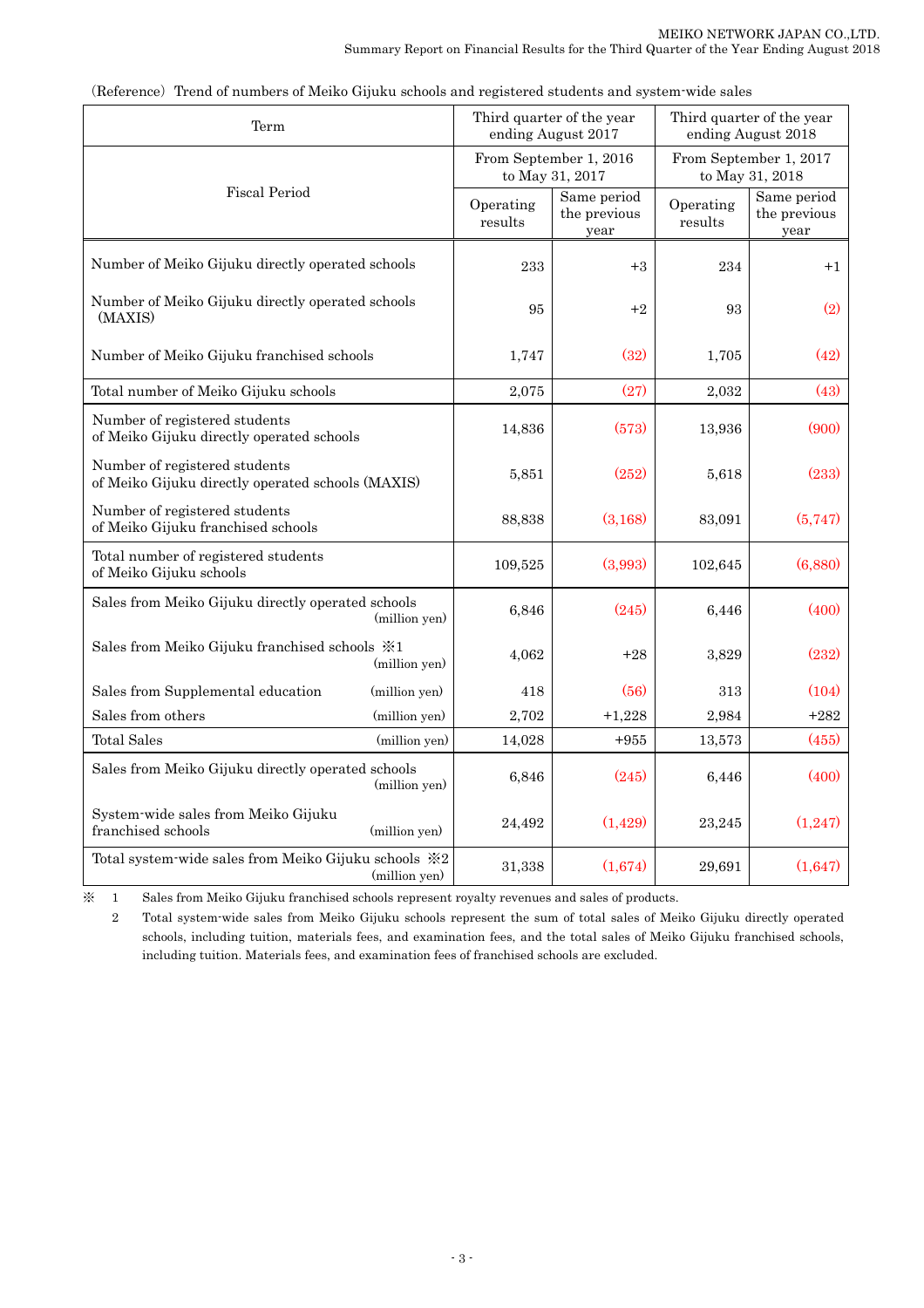#### Summary of consolidated financial statements (1) Consolidated balance sheets

|                                     |                                                        | (Thousand yen)                                                                  |
|-------------------------------------|--------------------------------------------------------|---------------------------------------------------------------------------------|
|                                     | End of previous fiscal year<br>(As of August 31, 2017) | End of third quarter of the<br>fiscal year under review<br>(As of May 31, 2018) |
| Assets                              |                                                        |                                                                                 |
| Current assets                      |                                                        |                                                                                 |
| Cash and deposits                   | 7,822,906                                              | 5,725,983                                                                       |
| Accounts receivable - trade         | 1,300,368                                              | 1,003,690                                                                       |
| Securities                          | 400,000                                                | 200,000                                                                         |
| Merchandise                         | 296,806                                                | 384,479                                                                         |
| Work in process                     | 10,241                                                 | 6,329                                                                           |
| Supplies                            | 19,474                                                 | 17,388                                                                          |
| Advance payments - trade            | 40,161                                                 | 24,929                                                                          |
| Prepaid expenses                    | 289,258                                                | 266,406                                                                         |
| Deferred tax assets                 | 246,274                                                | 213,088                                                                         |
| Other                               | 101,890                                                | 521,090                                                                         |
| Allowance for doubtful accounts     | (96,004)                                               | (96, 178)                                                                       |
| Total current assets                | 10,431,378                                             | 8,267,206                                                                       |
| Non-current assets                  |                                                        |                                                                                 |
| Property, plant and equipment       |                                                        |                                                                                 |
| Buildings and structures            | 1,339,922                                              | 1,492,968                                                                       |
| Accumulated depreciation            | (687,711)                                              | (793, 404)                                                                      |
| Buildings and structures, net       | 652,210                                                | 699,563                                                                         |
| Tools, furniture and fixtures       | 348,941                                                | 378,717                                                                         |
| Accumulated depreciation            | (283,054)                                              | (313, 178)                                                                      |
| Tools, furniture and fixtures, net  | 65,886                                                 | 65,539                                                                          |
| Land                                | 446,059                                                | 446,059                                                                         |
| Total property, plant and equipment | 1,164,156                                              | 1,211,162                                                                       |
| Intangible assets                   |                                                        |                                                                                 |
| Goodwill                            | 3,058,517                                              | 3,362,737                                                                       |
| Software                            | 268,962                                                | 221,156                                                                         |
| Telephone subscription right        | 20,737                                                 | 20,737                                                                          |
| Total intangible assets             | 3,348,217                                              | 3,604,631                                                                       |
| Investments and other assets        |                                                        |                                                                                 |
| Investment securities               | 3,088,091                                              | 4,015,105                                                                       |
| Long-term prepaid expenses          | 35,794                                                 | 93,784                                                                          |
| Deferred tax assets                 | 60,293                                                 | 115,904                                                                         |
| Lease and guarantee deposits        | 849,188                                                | 956,876                                                                         |
| Long-term time deposits             | 302,150                                                | 202,200                                                                         |
| Other                               | 35,322                                                 | 36,064                                                                          |
| Total investments and other assets  | 4,370,840                                              | 5,419,936                                                                       |
| Total non-current assets            | 8,883,214                                              | 10,235,729                                                                      |
| Total assets                        | 19,314,592                                             | 18,502,936                                                                      |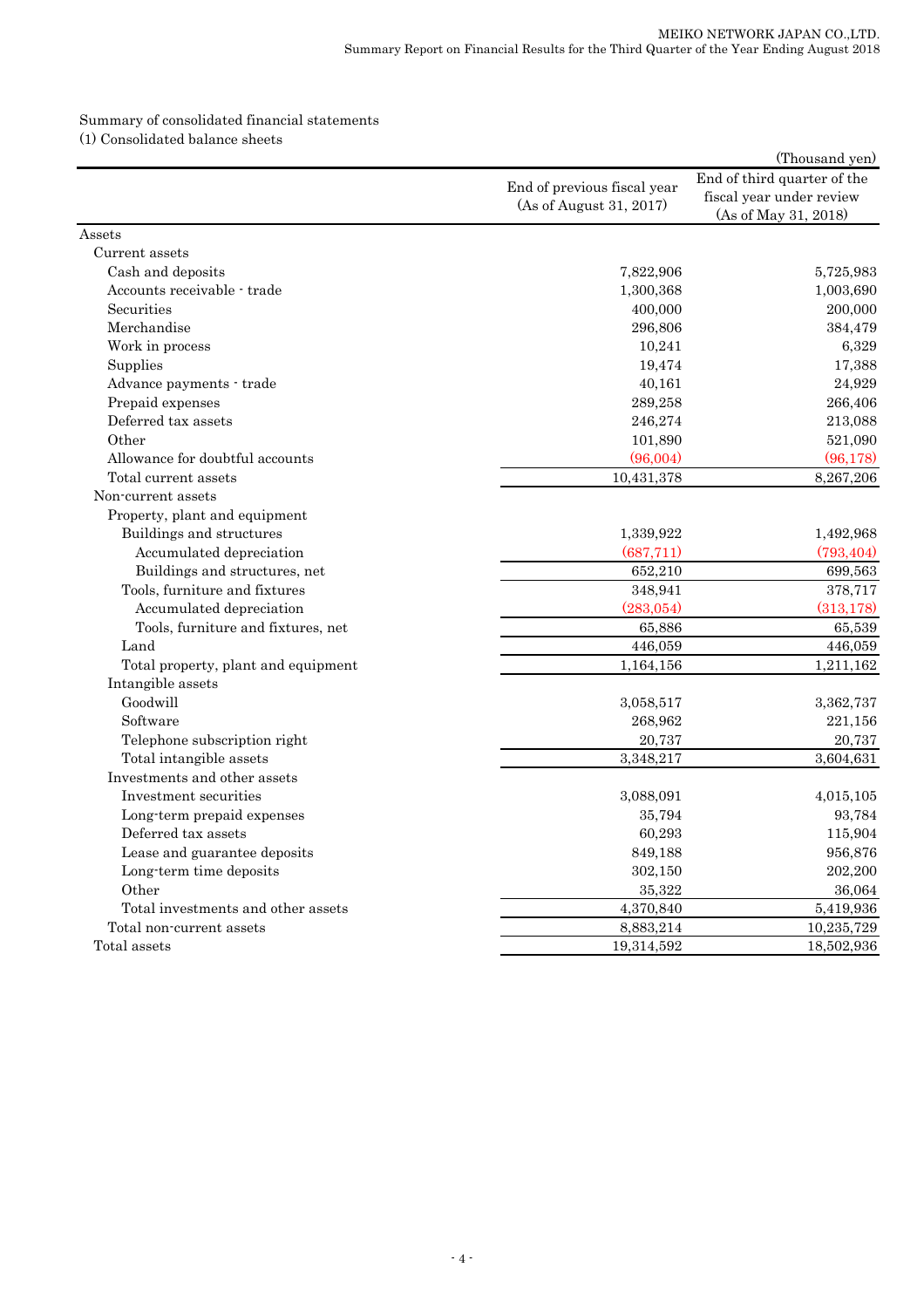|                                                       |                                                        | (Thousand yen)                                                                  |
|-------------------------------------------------------|--------------------------------------------------------|---------------------------------------------------------------------------------|
|                                                       | End of previous fiscal year<br>(As of August 31, 2017) | End of third quarter of the<br>fiscal year under review<br>(As of May 31, 2018) |
| Liabilities                                           |                                                        |                                                                                 |
| Current liabilities                                   |                                                        |                                                                                 |
| Accounts payable - trade                              | 167,398                                                | 181,971                                                                         |
| Short-term loans payable                              | 70,000                                                 | 70,000                                                                          |
| Accounts payable - other                              | 86,057                                                 | 113,534                                                                         |
| Accrued expenses                                      | 973,531                                                | 705,269                                                                         |
| Deferred tax liabilities                              |                                                        | 597                                                                             |
| Income taxes payable                                  | 1,000,176                                              | 126,143                                                                         |
| Accrued consumption taxes                             | 263,011                                                | 55,405                                                                          |
| Advances received                                     | 1,155,960                                              | 1,426,526                                                                       |
| Deposits received                                     | 63,126                                                 | 93,030                                                                          |
| Provision for bonuses                                 | 343,195                                                | 493,005                                                                         |
| Provision for sales returns                           | 23,800                                                 | 23,800                                                                          |
| Other                                                 | 22,585                                                 | 37,914                                                                          |
| Total current liabilities                             | 4,168,844                                              | 3,327,198                                                                       |
| Non-current liabilities                               |                                                        |                                                                                 |
| Net defined benefit liability                         | 49,938                                                 | 71,441                                                                          |
| Long-term accounts payable-other to employees         | 146,744                                                | 134,530                                                                         |
| Long-term accounts payable-other to officers          | 177,980                                                | 176,980                                                                         |
| Deferred tax liabilities                              | 87,846                                                 | 358,864                                                                         |
| Asset retirement obligations                          | 245,302                                                | 265,557                                                                         |
| Long-term guarantee deposited                         | 18,122                                                 | 17,132                                                                          |
| Other                                                 | 3,161                                                  | 877                                                                             |
| Total non-current liabilities                         | 729,095                                                | 1,025,384                                                                       |
| Total liabilities                                     | 4,897,940                                              | 4,352,583                                                                       |
| Net assets                                            |                                                        |                                                                                 |
| Shareholders' equity                                  |                                                        |                                                                                 |
| Capital stock                                         | 972,512                                                | 972,512                                                                         |
| Capital surplus                                       | 909,768                                                | 909,768                                                                         |
| Retained earnings                                     | 13,747,327                                             | 12,931,821                                                                      |
| Treasury shares                                       | (1,643,787)                                            | (1,643,787)                                                                     |
| Total shareholders' equity                            | 13,985,821                                             | 13,170,315                                                                      |
| Accumulated other comprehensive income                |                                                        |                                                                                 |
| Valuation difference on available-for-sale securities | 392,014                                                | 934,436                                                                         |
| Foreign currency translation adjustment               | 13,707                                                 | 14,002                                                                          |
| Total accumulated other comprehensive income          | 405,722                                                | 948,439                                                                         |
| Non-controlling interests                             | 25,109                                                 | 31,598                                                                          |
| Total net assets                                      | 14,416,652                                             | 14,150,353                                                                      |
| Total liabilities and net assets                      | 19,314,592                                             | 18,502,936                                                                      |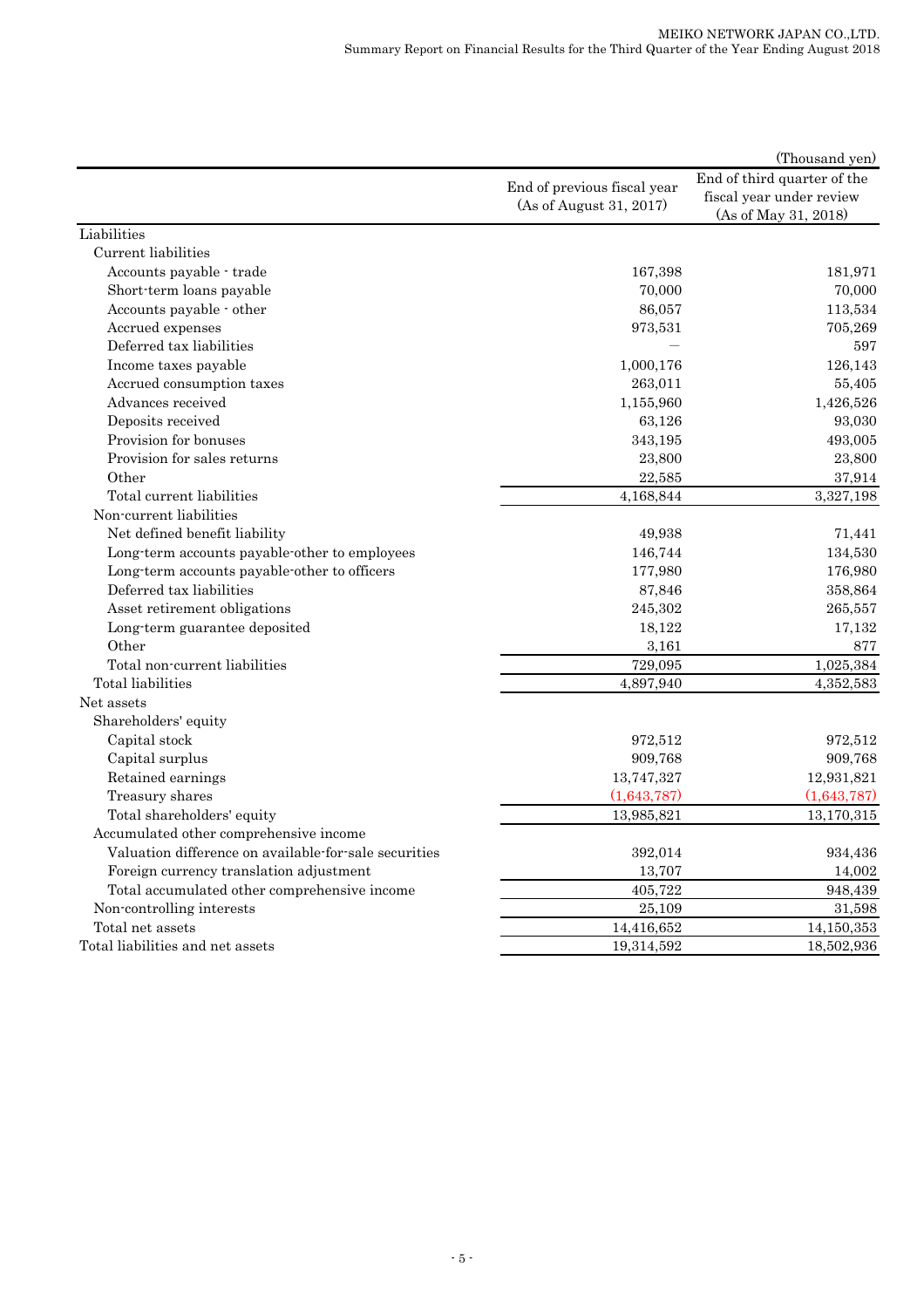#### (2) Consolidated statements of income and comprehensive income Consolidated statements of income

|                                                               |                                                                                             | (Thousand yen)                                                                                      |
|---------------------------------------------------------------|---------------------------------------------------------------------------------------------|-----------------------------------------------------------------------------------------------------|
|                                                               | First nine-month period of<br>previous fiscal year<br>(September 1, 2016 -<br>May 31, 2017) | First nine-month period of<br>the fiscal year under review<br>(September 1, 2017 -<br>May 31, 2018) |
| Net sales                                                     | 14,028,747                                                                                  | 13,573,262                                                                                          |
| Cost of sales                                                 | 9,331,894                                                                                   | 9,517,813                                                                                           |
| Gross profit                                                  | 4,696,852                                                                                   | 4,055,448                                                                                           |
| Selling, general and administrative expenses                  | 2,953,267                                                                                   | 3,390,805                                                                                           |
| Operating income                                              | 1,743,585                                                                                   | 664,643                                                                                             |
| Non-operating income                                          |                                                                                             |                                                                                                     |
| Interest income                                               | 21,129                                                                                      | 16,858                                                                                              |
| Dividend income                                               | 25,188                                                                                      | 24,704                                                                                              |
| Share of profit of entities accounted for using equity method | 6,605                                                                                       | 3,266                                                                                               |
| Rent income                                                   | 53,436                                                                                      | 13,484                                                                                              |
| Reversal of allowance for doubtful accounts                   | 38,580                                                                                      | 24,084                                                                                              |
| Other                                                         | 20,732                                                                                      | 16,799                                                                                              |
| Total non-operating income                                    | 165,673                                                                                     | 99,199                                                                                              |
| Non-operating expenses                                        |                                                                                             |                                                                                                     |
| Interest expenses                                             | 404                                                                                         | 394                                                                                                 |
| Rent expenses                                                 | 9,113                                                                                       | 4,584                                                                                               |
| Other                                                         | 2,396                                                                                       | 1,187                                                                                               |
| Total non-operating expenses                                  | 11,915                                                                                      | 6,166                                                                                               |
| Ordinary profit                                               | 1,897,343                                                                                   | 757,676                                                                                             |
| Extraordinary income                                          |                                                                                             |                                                                                                     |
| Gain on sales of non-current assets                           | 544,907                                                                                     |                                                                                                     |
| Total extraordinary income                                    | 544,907                                                                                     |                                                                                                     |
| Extraordinary losses                                          |                                                                                             |                                                                                                     |
| Loss on retirement of property, plant and equipment           |                                                                                             | 4,284                                                                                               |
| Total extraordinary losses                                    |                                                                                             | 4,284                                                                                               |
| Profit before income taxes                                    | 2,442,250                                                                                   | 753,391                                                                                             |
| Income taxes - current                                        | 984,071                                                                                     | 395,153                                                                                             |
| Income taxes - deferred                                       | (11, 678)                                                                                   | 78,430                                                                                              |
| Total income taxes                                            | 972,393                                                                                     | 473,583                                                                                             |
| Profit                                                        | 1,469,857                                                                                   | 279,807                                                                                             |
| Profit attributable to non-controlling interests              | 11,857                                                                                      | 6,475                                                                                               |
| Profit attributable to owners of the parent                   | 1,458,000                                                                                   | 273,332                                                                                             |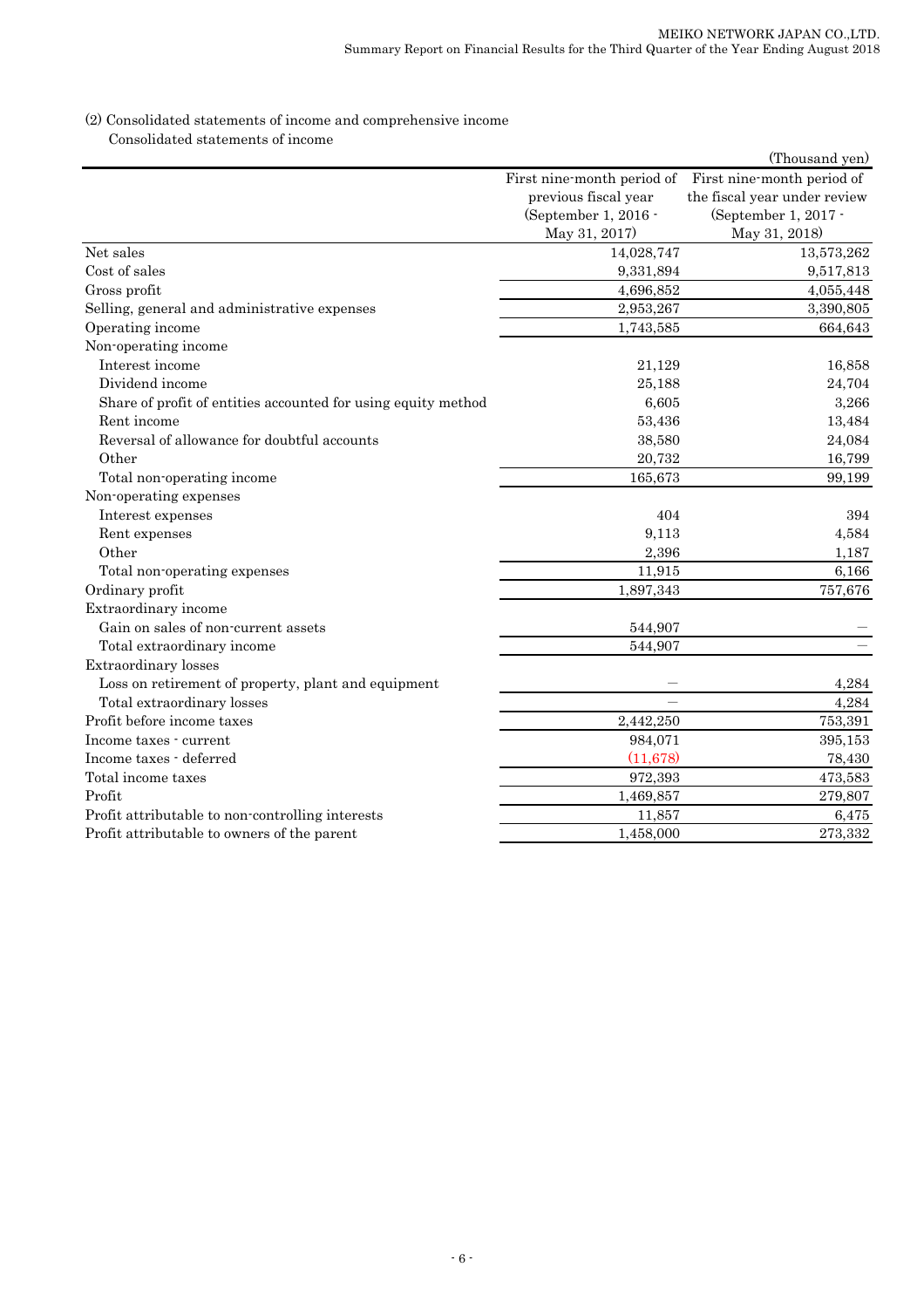Consolidated statements of comprehensive income

|                                                                                      |                            | (Thousand yen)               |  |
|--------------------------------------------------------------------------------------|----------------------------|------------------------------|--|
|                                                                                      | First nine-month period of | First nine-month period of   |  |
|                                                                                      | previous fiscal year       | the fiscal year under review |  |
|                                                                                      | (September 1, 2016 $\cdot$ | (September 1, 2017 $\cdot$   |  |
|                                                                                      | May 31, 2017)              | May 31, 2018)                |  |
| Profit                                                                               | 1,469,857                  | 279,807                      |  |
| Other comprehensive income                                                           |                            |                              |  |
| Valuation difference on available-for-sale securities                                | 194,428                    | 542,437                      |  |
| Share of other comprehensive income of entities accounted<br>for using equity method | 3.557                      | 294                          |  |
| Total other comprehensive income                                                     | 197,986                    | 542,731                      |  |
| Comprehensive income                                                                 | 1,667,844                  | 822,538                      |  |
| Comprehensive income attributable to                                                 |                            |                              |  |
| Owners of the parent                                                                 | 1,655,903                  | 816,049                      |  |
| Non-controlling interests                                                            | 11,940                     | 6,489                        |  |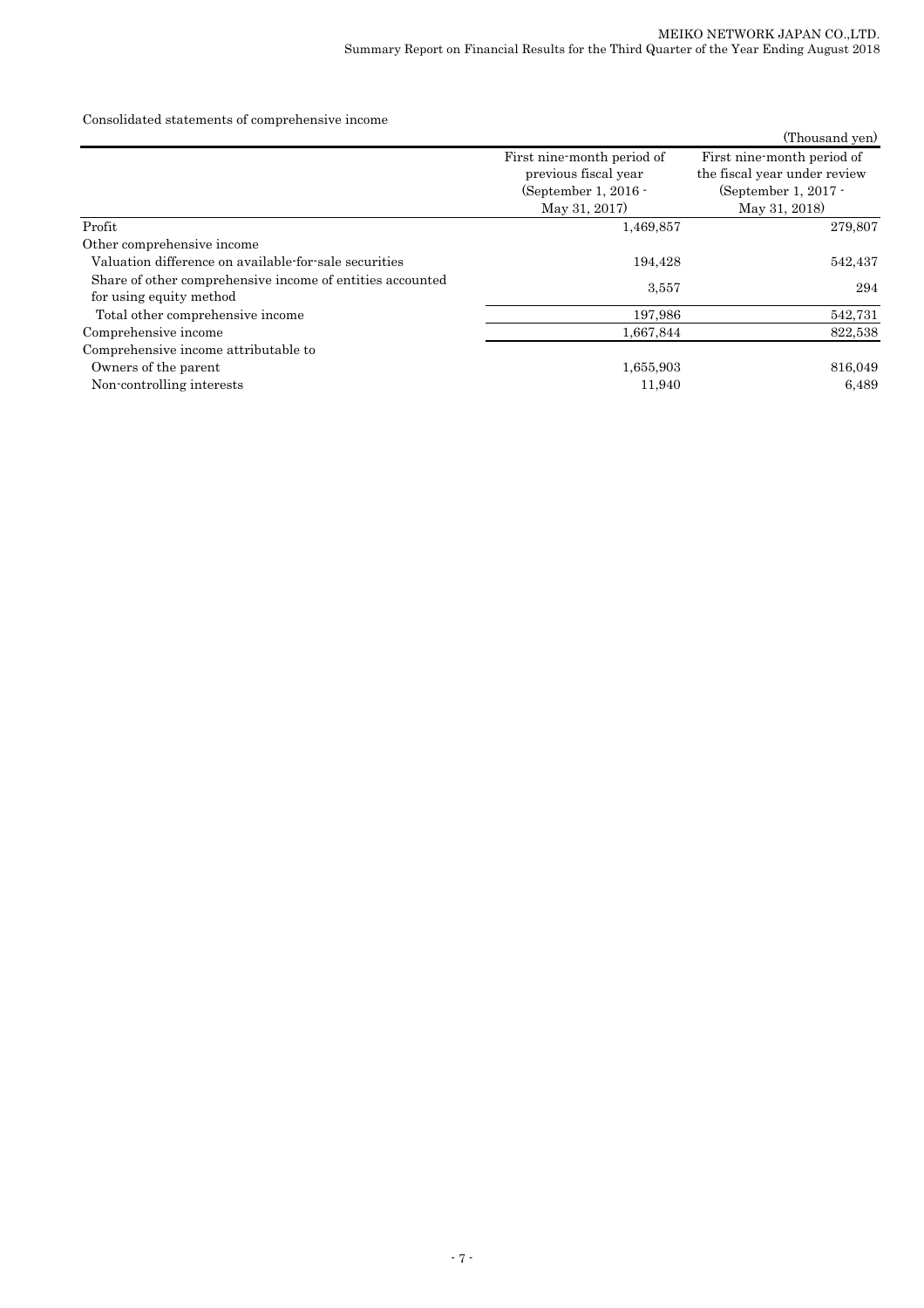# **Segment Information**

- Ⅰ Nine months ended May 31, 2017 (From September 1, 2016 to May 31, 2017)
- 1.Information about Segment Sales and Income (Loss)

| (Thousand of Yen)    |                                                    |                                          |                           |            |            |            |
|----------------------|----------------------------------------------------|------------------------------------------|---------------------------|------------|------------|------------|
|                      | Reportable segment                                 |                                          |                           |            |            |            |
|                      | Meiko<br>Gijuku<br>directly<br>operated<br>schools | Meiko<br>Gijuku<br>franchised<br>schools | Supplemental<br>education | Total      | $Others^*$ | Total      |
| Net sales            |                                                    |                                          |                           |            |            |            |
| Sales to third party | 6,846,559                                          | 4,062,025                                | 418,001                   | 11,326,586 | 2,702,161  | 14,028,747 |
| Intersegment sales   |                                                    | 378,330                                  |                           | 378,330    | 106,164    | 484,495    |
| Total                | 6,846,559                                          | 4,440,356                                | 418,001                   | 11,704,917 | 2,808,325  | 14,513,243 |
| Segment income(loss) | 586,957                                            | 1,873,817                                | 42,656                    | 2,503,430  | 152,601    | 2,656,032  |

(Note)\* "Others" consists of the operating segments not included in reportable segments. It includes Meiko Soccer Business, Waseda Academy Kobetsu Schools, Kids Business, and other businesses of consolidated subsidiaries.

2.Difference between the Total of the Reportable Segments' Measures of Profit or Loss and Income according to Consolidated Quarterly Statements of Income, and the Main Components of the Difference (Matters related to Adjustment of Difference)  $(T<sub>1</sub>)$   $(T<sub>2</sub>)$ 

|                                                             | (Thousand of Yen) |
|-------------------------------------------------------------|-------------------|
| Income(Loss)                                                | Amount            |
| Reportable segment total                                    | 2,503,430         |
| Income(Loss) for "Others" category                          | 152,601           |
| Amortization of goodwill                                    | (15, 121)         |
| Corporate expenses*                                         | (897, 325)        |
| Operating income reported on quarterly statements of income | 1,743,585         |

(Note)\* Corporate expenses are mainly expenses that relate to the General Affairs section of the parent company that are not attributable to the reportable segment.

- Ⅱ Nine months ended May 31, 2018 (From September 1, 2017 to May 31, 2018)
- 1.Information about Segment Sales and Income (Loss)

| (Thousand of Yen)    |                                                    |                                          |                           |            |           |            |
|----------------------|----------------------------------------------------|------------------------------------------|---------------------------|------------|-----------|------------|
|                      | Reportable segment                                 |                                          |                           |            |           |            |
|                      | Meiko<br>Gijuku<br>directly<br>operated<br>schools | Meiko<br>Gijuku<br>franchised<br>schools | Supplemental<br>education | Total      | Others*   | Total      |
| Net sales            |                                                    |                                          |                           |            |           |            |
| Sales to third party | 6,446,094                                          | 3,829,073                                | 313,652                   | 10,588,820 | 2,984,442 | 13,573,262 |
| Intersegment sales   | 1,029                                              | 336,239                                  |                           | 337,268    | 104,220   | 441,488    |
| Total                | 6,447,123                                          | 4,165,312                                | 313,652                   | 10,926,088 | 3,088,662 | 14,014,750 |
| Segment income(loss) | 265,500                                            | 1,115,646                                | (36, 430)                 | 1,344,717  | 211,813   | 1,556,531  |

(Note)\* "Others" consists of the operating segments not included in reportable segments. It includes Meiko Soccer Business, Waseda Academy Kobetsu Schools, Kids Business, and other businesses of consolidated subsidiaries.